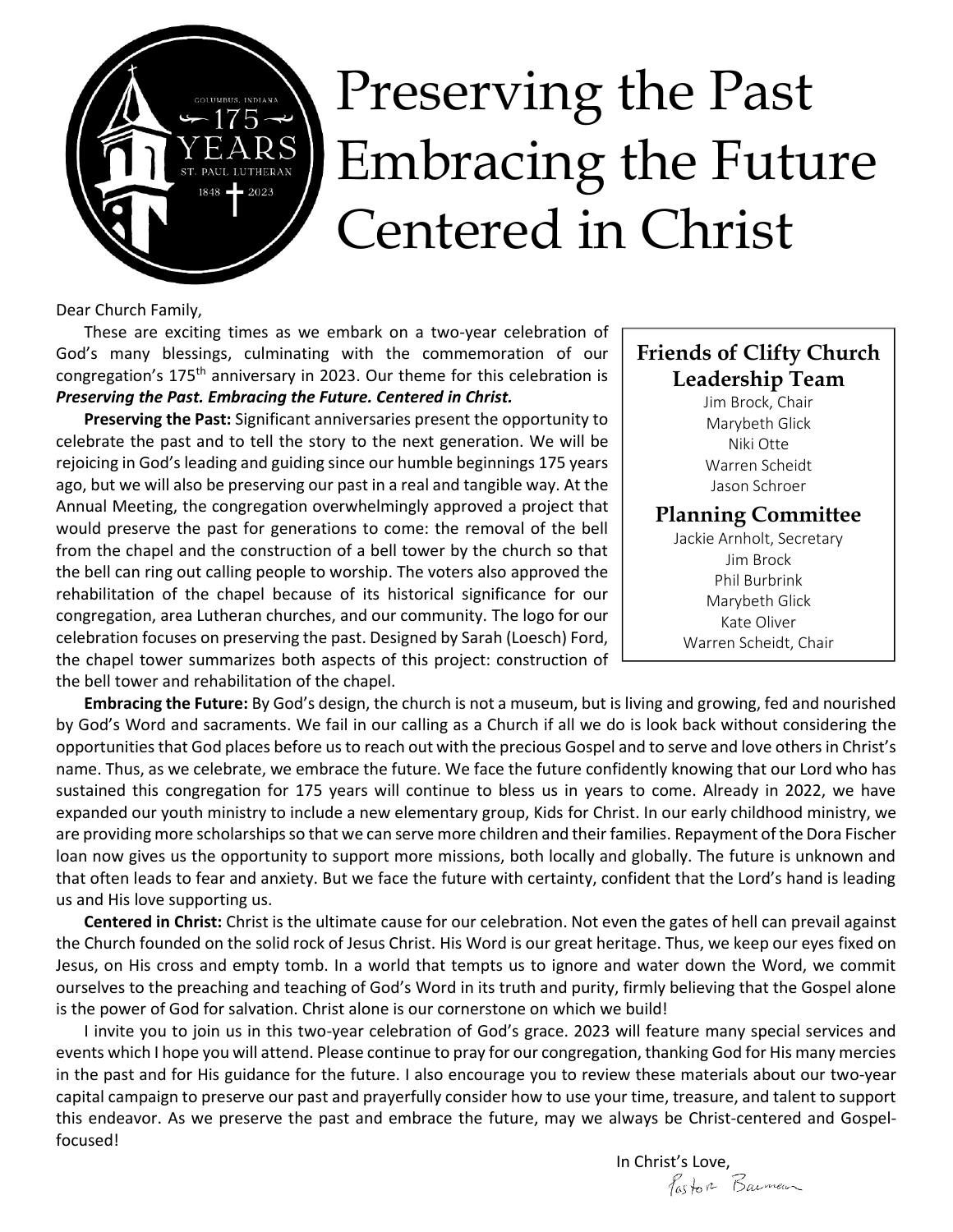## **Who is a "***Friend of Clifty Church***"? You are!**

This campaign is different than any of our previous campaigns. It is true, as in the past, we are asking you to prayerfully consider financially supporting this project so that our church bell can once again call people to worship

in addition to rehabilitating the chapel for its historical significance. However, the enclosed pledge card not only gives you the opportunity to **financially support** this project, but also to **volunteer**, using your time and talent to assist with the rehabilitation work at the chapel. Additionally, the pledge card gives you the opportunity to share **names and addresses** of people you know who would be interested in financially supporting this project. This could include relatives, former members, families whose children attended our early childhood ministry, members of area Lutheran congregations, and those in the community that have an interest in historic preservation.



*Architect's rendering of the church with bell tower*

When you serve in one or more of these ways, you are a Friend of Clifty Church! When non-members support this project, they are also Friends of Clifty Church! As a congregation, our goal is that we would enthusiastically support this project and invite others to do the same. The total cost is \$600,000, however this amount can be reduced significantly with volunteers doing much of the rehabilitation work at the chapel.

We pray that you are as enthusiastic about being a "Friend of Clifty Church" as we are. Please complete the enclosed pledge card and bring it with you to worship on **Sunday, February 27th .** If you cannot attend worship that day, please turn in your pledge card on a previous Sunday, mail it in, or drop it off at the church.

If you have any questions, please contact us. May God richly bless our congregation as we are *preserving our past, embracing our future, and centered in Christ!* 

### **Upcoming Events**

- **February 17:** Bell extracted from chapel bell tower and placed on display in the gathering space.
- **February 25-27:** Youth events that will give our children and youth the opportunity to see and learn about the Chapel. The Jr. and Sr. High youth will have a lock-in on February 25-26 that includes a "scavenger hunt" in the Chapel. Our newly formed Kids for Christ (elementary youth) *and their parents* will also participate in a chapel "scavenger hunt" on Sunday, February 27.
- **February 27:** Commitment Sunday. Pledges will be offered during the Sunday services. The chapel will be open for those who desire to see the interior.
- **March:** Community campaign begins with materials mailed to names submitted by church members.
- **April:** Announcement of amount pledged from congregation and community campaign.
- **Summer 2022:** Rehabilitation work begins at the chapel.

**Fall 2022 (tentative):** Dedication of bell tower **2023 (tentative):** Completion of chapel restoration Friends of Clifty Church Leadership Team

### **Mission Made Possible!**

Since the completion of our church building in 2009, we have remained focused on repaying the Dora Fischer loan, knowing that one of the blessings of full repayment would give us the opportunity to increase our mission support. Thanks to your generosity, the Fischer loan has been repaid and more than \$189,000 has been contributed to this project.

At the January Council meeting, your church council authorized the Board of Stewardship to support a **Mission of the Month.** Church members will recommend the Mission of the Month to the Board of Stewardship who will then determine the missions we will support with Council approval. Each Mission of the Month will receive \$1,000, the monthly budgeted amount from the general fund for Dora Fischer loan repayment. The Mission of the Month will also be highlighted in the church newsletter.

Please submit any suggestions for the Mission of the Month to a member of the Board of Stewardship, Carolyn Wilkerson, Rob Baltus, or Adam Scheidt. The deadline for submissions is February 20<sup>th</sup>.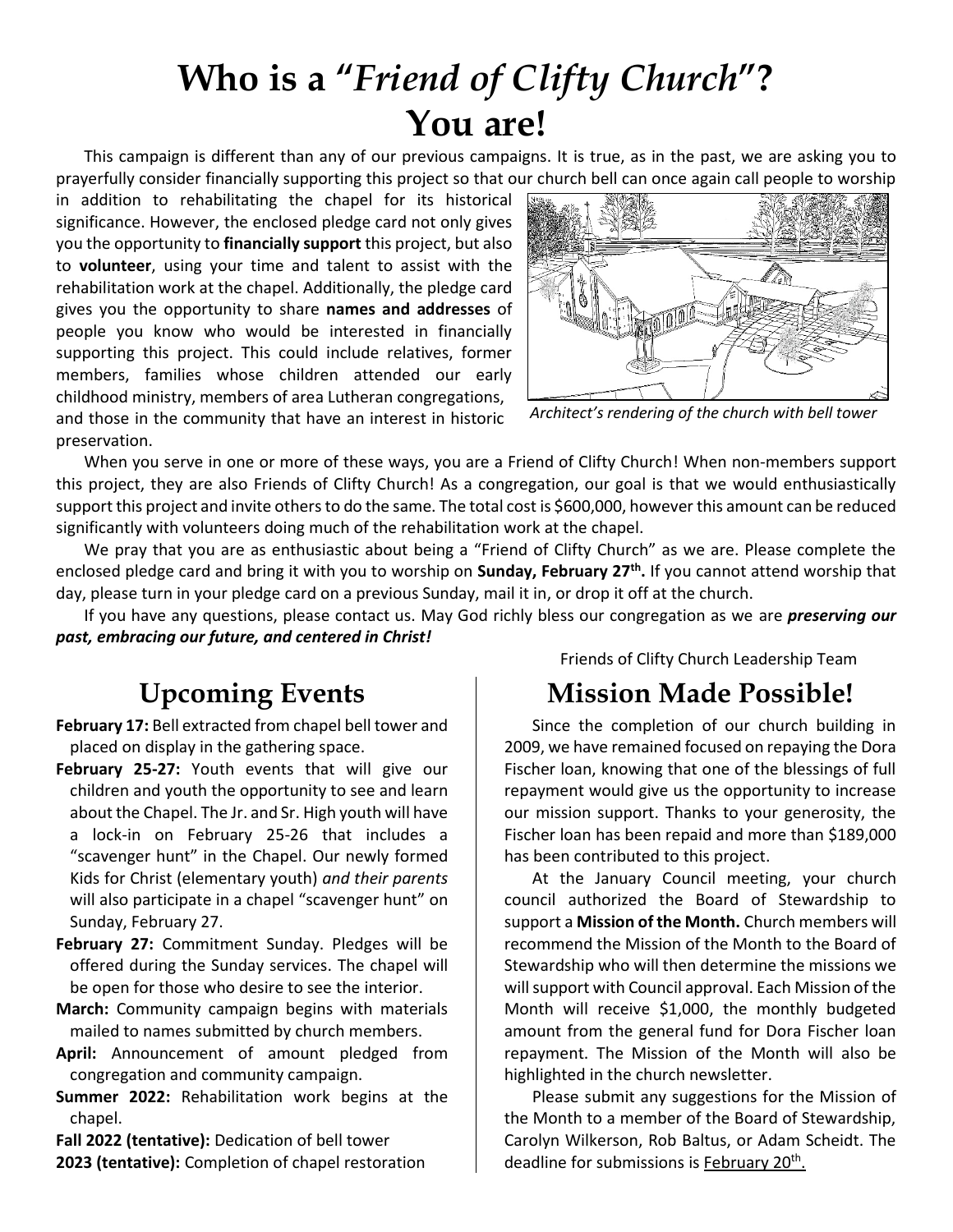## **Frequently Asked Questions**

#### *What is the Master Plan?*

In 2005, the congregation approved a three phase Thirty Year Master Plan that included the construction of a new church, the addition of an education center to the new church, and cemetery expansion. The Master Plan integrated the continuance of the chapel standing because of its historical significance. It also included the construction of a bell tower and a storage building adjacent to the church. Thus far, the construction of the church and cemetery expansion have been concluded. Our focus is now on full completion of the Master Plan.

#### *Why are we undertaking this project before the education center expansion?*

The Planning Committee determined that if the chapel is to be rehabilitated, the time to act is now! Preservation cannot wait until after the education center is constructed due to significant water damage in the bell tower. The bell needs to be removed and the tower sealed. The retaining wall around the chapel must also be addressed soon, regardless of whether the chapel is restored. This project enables us to attend to these immediate needs.

#### *Why are we preserving only the exterior of the chapel?*

The interior of the chapel was remodeled many times throughout its history so that no interior fixture or furnishing is original to the building. We will preserve the stained glass windows, the pulpit, font, woodcuts, and cross for future use in our church.

#### *What work will be done at the chapel?*

There are three goals in the chapel project: Preserving the chapel for its historic significance, making the chapel as maintenance free as possible, and stewarding the space inside the chapel to support our congregation's mission and ministry. To achieve these goals the 1954 narthex addition will be removed from the chapel. This will eliminate the ongoing cause of leaks and water damage while restoring the original façade of the chapel. The basement, another source of moisture, will be filled and a new concrete floor will be poured. New custom windows and commercial gutters will be installed. The bell tower and other wooden surfaces will be repainted with a longer life ceramic-based paint. The interior of the chapel will be utilized for storage thus eliminating the need for the construction of a storage facility near the church.



*Chapel circa 1900. Our plan is to remove the 1954 narthex restoring the original façade as pictured here.* 

#### *How will we preserve the history of our congregation and the chapel through this project?*



*Example of historical markers that will be placed along the chapel walkway.* 

The Friends of Clifty Church Leadership Team is working with a landscaper to create a self-guided outdoor museum around the chapel. This will include a new sidewalk that wraps around the west and north sides of the chapel ending at the cemetery. Along the path, there will be signage that tells the story of our congregation through words and historical pictures. The removal of the shrubbery will expose the cornerstone along with its German inscription. The removal of the 1950s narthex addition will uncover the original dedication stone, located above the front entrance, also written in German.

#### *When and how will the bell ring once the bell tower is complete?*

The bell tower is designed so that the bell will swing (rather than be struck). It will be rung remotely from the church. The bell tower design exposes the bell so that attendees can see the bell ring. In addition to ringing the bell at the beginning of the service, the bell will also toll during the praying of the Lord's Prayer and at funeral processions from the church to the cemetery. We plan to reinstate the tradition of the bell not only marking the beginning of worship but also as a call to worship. Thus, the bell will ring for one minute in length, fifteen minutes before each service. This will give worshippers the opportunity to both hear and see the bell as they enter for worship.

#### *What is the cost of this project?*

The cost of the project is **\$600,000**, of which \$189,000 has been contributed. Our goal is to reduce the total cost through volunteers offering their time and talent.